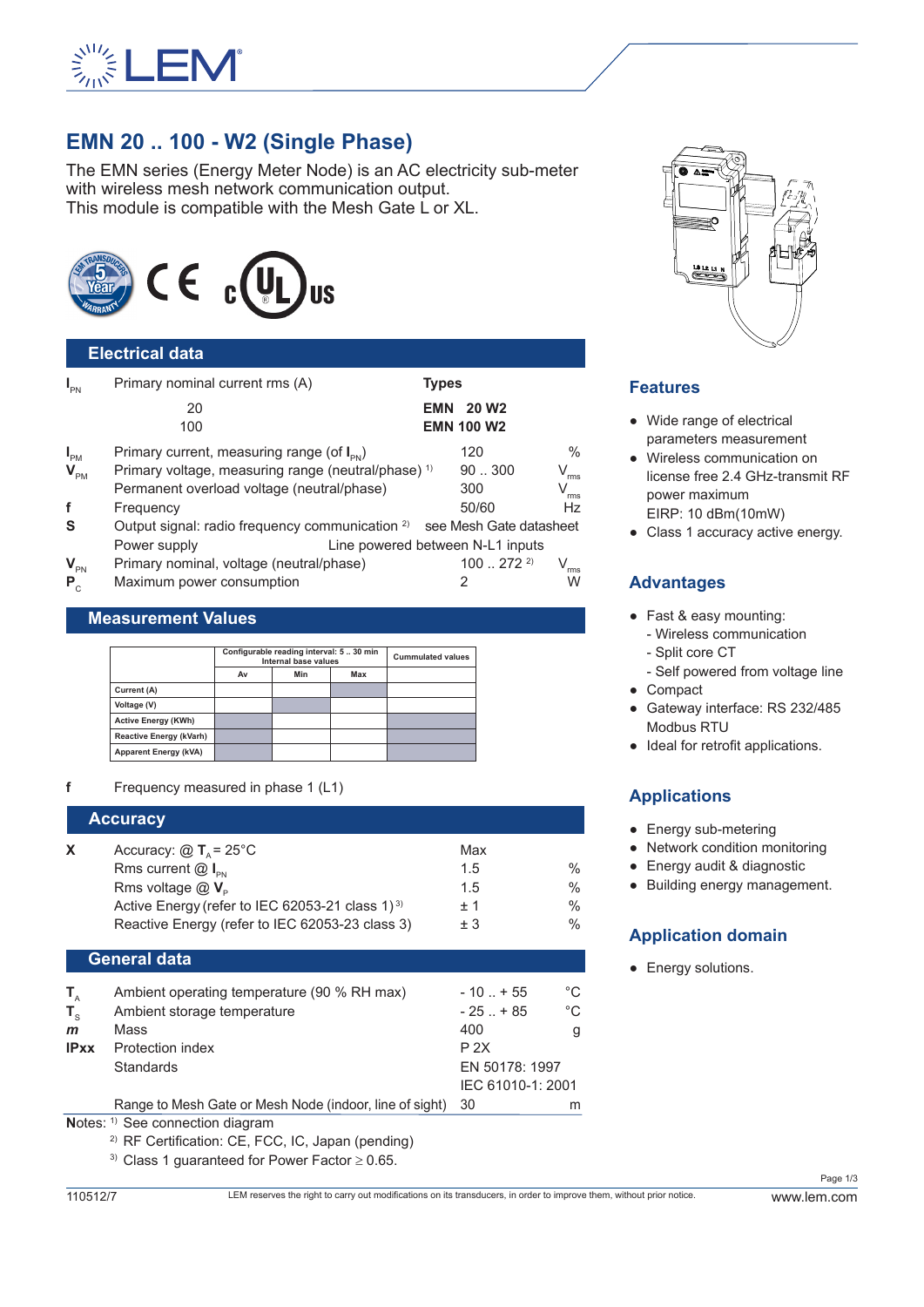

### **EMN 20 .. 100 - W2 (Single Phase)**

#### **Isolation characteristics**

Isolation class II IEC 61010-1 CAT III 300 V rms Pollution degree: PD2

### **Safety**

CB test Certificate N° FR 583050 IEC System for mutual recognition of test certificates for electrical equipment (IECEE) CB Scheme.



This transducer must be used in electric/electronic equipment with respect to applicable standards and safety requirements in accordance with the manufacturer's operating instructions.



Caution, risk of electrical shock: do not remove any parts of the EMN - W2



For current transformer (CT) mounting: make sure that the power cable on which the CT will be attached is powered off.